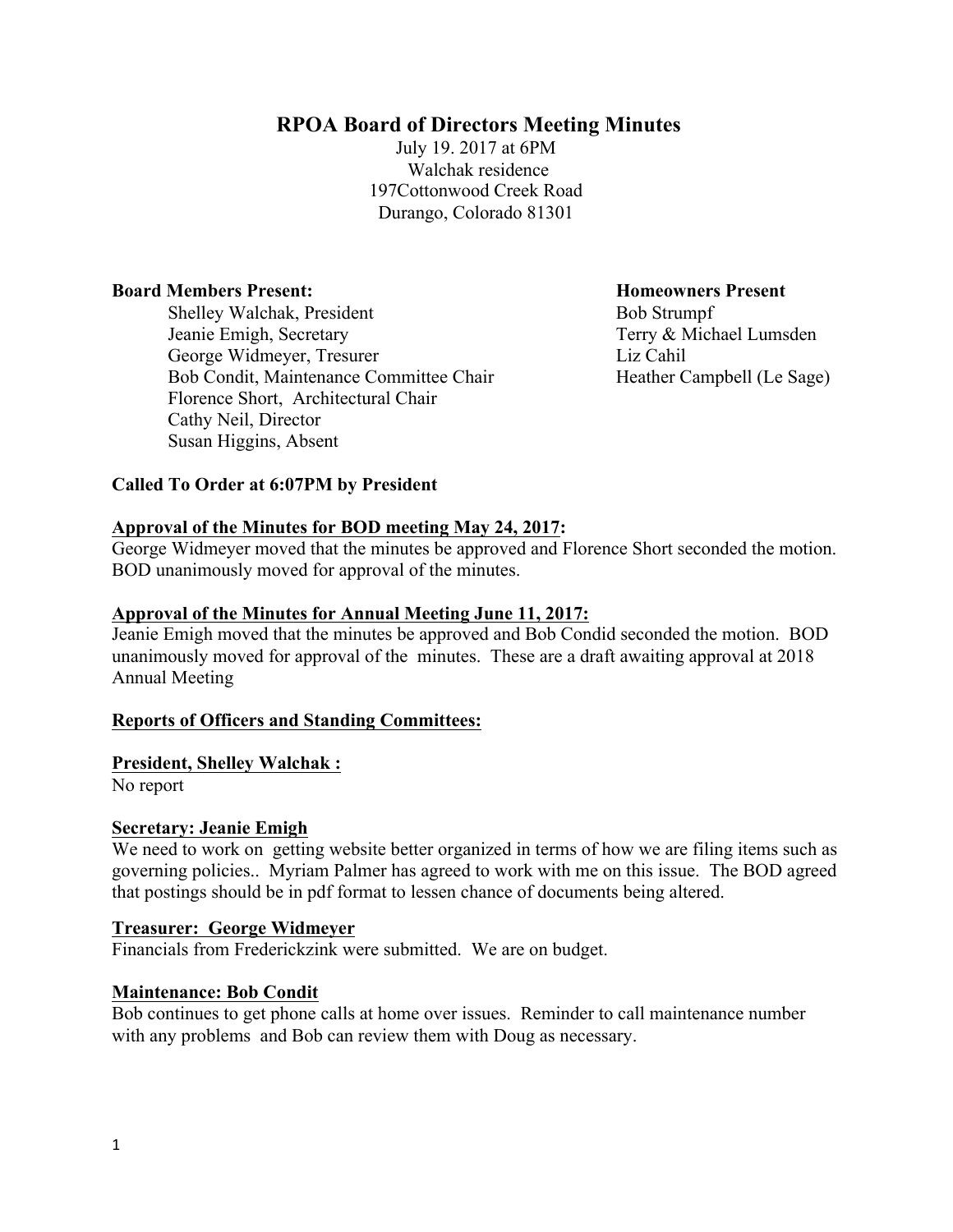Bob addressed the issue of invasive raccoons with the contractor used by The Ranch. Two homowners indicated that have had recent problems with the animals. Traps have been set and so far two raccoons have been relocated.

Southwest Conservation Core recently removed many Olive trees from The Ranch. Thank you to Sam Foster for arranging this service which was at no cost to the association. Unfortunately they had a power pole saw taken from their vehicle while they were working in the reserve area. A picture and description will be posted in the mailroom in hopes that the item can be located.

## **Finance: George Widmeyer**

No further report. Current committee members are: Florian Walchak, Desiree Collins and Andrew Parker

## **Nominating: Jeanie Emigh**

Colorado law requires that new HOA board members receive training. **Action Item**: Jeanie will schedule 2 one hour training sessions prior to next BOD meeting to cover governing documents and finance, reserves and budget.

## **Architectural: Florence Short**

**Homeowner:** June 23, 2017 submitted application and architectural drawings requesting permission for addition to home. \$500 check received and proof of liability insurance submitted. Application pending final walk through by committee.

**Homeowner:** July, 15, 2017 an email request was received asking for initial approval to add additional square footage on property the owners wished to purchase at The Ranch. Request withdrawn by owner July 19, 2017.

**Homeowner:** July 5, 2017 owner requested to remove a small rotten bridge—a landscaping feature. Approved and bridge has been removed.

**Homeowner:** July 17, 2017 request to replace rotten boards and repaint existing deck submitted. No change in design of the deck or in material or paint colors used. Written approval pending.

## **Three homeowner request for tree removal:**

Request for tree removal on June 25, July 13, and July 14, 2017 respectively. Reviewed by Sam Foster of Maintenance Committee. Lots 71 and 83 approved. Lot 25 pending.

**Homeowner:** July 15, 2017 a resident sent via email a request for replacement of a deck and the addition of a pergola commencing work on 717/17. Resident informed owner needed to submitt an application for improvement and plans per DCCRs and Architectural Rules that were posted on website. Resident stated he was going forward with changes on 7/17/17 and wanted to know what the fine would be. He was told that BOD would discuss at  $7/19/17$  meeting. The resident began work on 7/17/17 without submission of application for improvement or plans.

A representative of the resident submitted an incomplete application at the BOD meeting on 7/19/17 that did not contain legal owners signature or plans. A \$500 deposit check was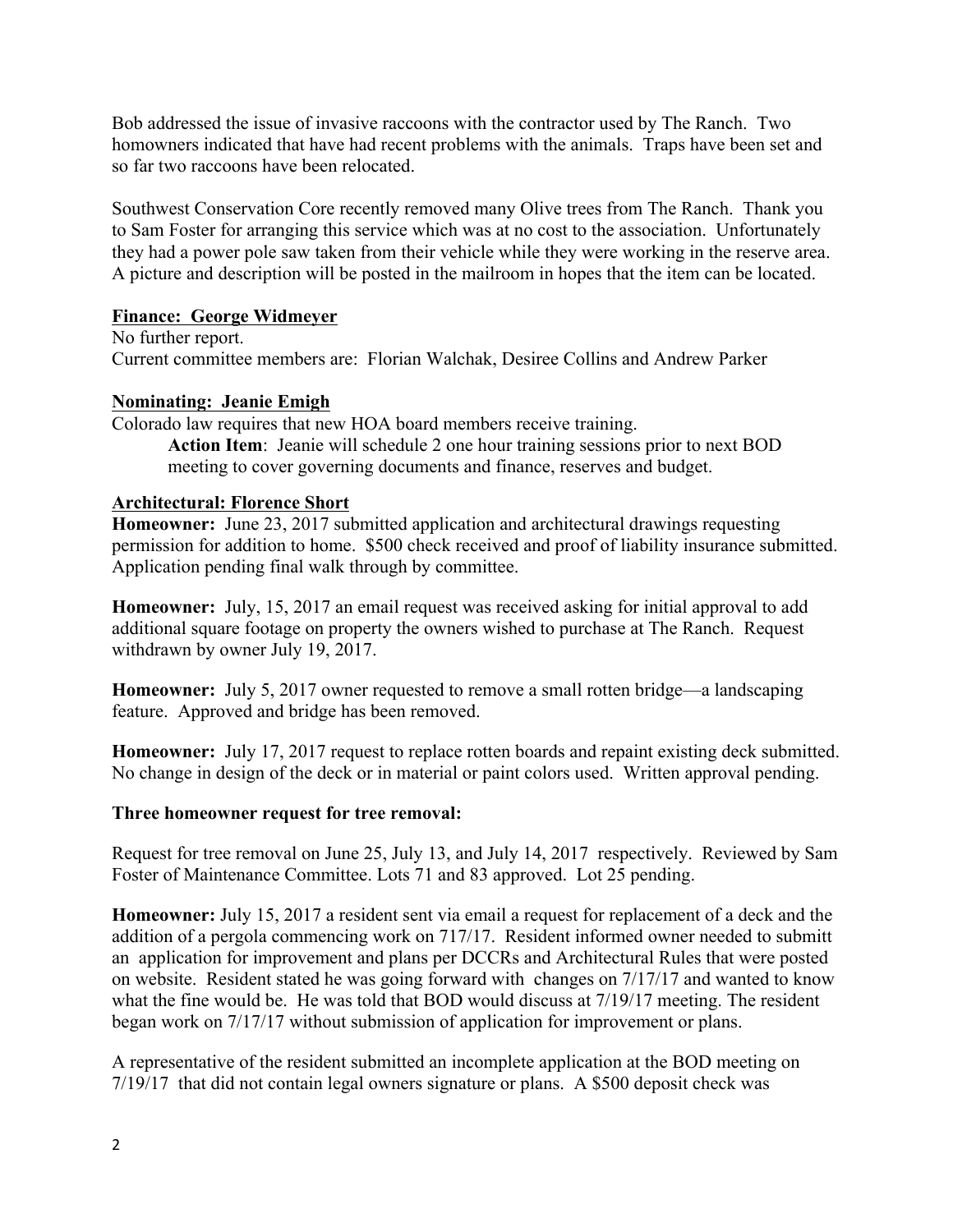submitted. Following a lengthy discussion by the board a unanimous decision was made not to go forward with a cease and decist order but to do the following:

- Notify the legal owners by mail and request that they submit the required application and plans as this includes design changes to the exterior of the property.
- A fine of \$100 per day will be imposed commencing when we have received proof of receipt by the owners of the notification letter. The fine will continue until the plans have been received, reviewed and approved by the committee. Every effort will be made to get this review and approval done in timely manner.
- The board reserved the right to impose additional fines for non-compliance.

**Action Item**: Florence will write and mail letter**: Completed July 20, 2017**

# **Items Requiring Action/ Discussion**

• **Outdoor Lighting:** The replacement of lighting at The Ranch has been refered to the maintenance committee to seek further input from residents.

> **Action Item**: Schedule a meeting and invite all owners to participate prior to next BOD meeting in August**. Bob Condit pending**.

- **Roofing at The Ranch:** Discussion was held around the issue of possibly amending architectural rules to include metal roofing. Florence showed an example that gives appearance of shingles but is actually metal. Will continue to seek input from Architectural Committee and residents. At present there are no application requesting approval for metal roofing. One approval for metal roofing was given for a back yard storage unit.
- **Cameras in the mailroom**. We are going forward with installing cameras in the mailroom to assit in security and to help prevent vandalism and theft.
- **Ranch Roundup**: Shelley will send out approved Ranch Roundup this week.
- **Dogs on leashes:** This issue has been covered in The Ranch Roundup reminding owners of rule requiring dog be on leashes at The Ranch. (Received one complaint.)

## **New Business:**

• **Latigo Flower Bed:** The fesability of getting water to the flower bed on Latigo was discussed. It was planted as a xeriscape bed and Doug has been watering. Will continue to explore options. In addition there is a larger grass area at the end of Latigo that receives no irrigation water and Shelley requested board members take a look at the area and we will revisit this issue.